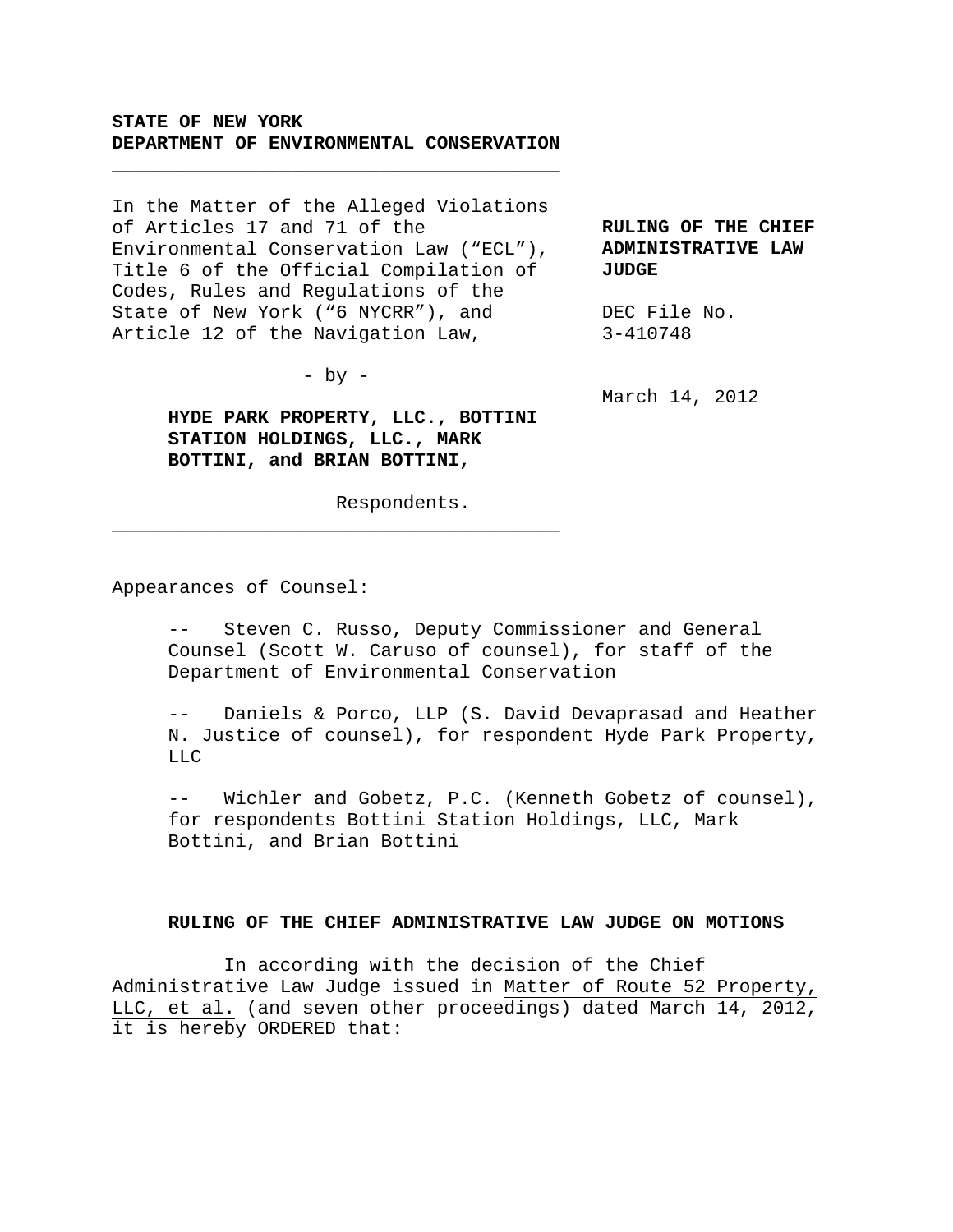I. Department staff's motion, insofar as it seeks to exclude statements of settlement negotiations contained in respondent Hyde Park Property, LLC's March 21, 2011, answer, is granted in part. Department staff's motion to exclude is otherwise denied.

II. Respondent Hyde Park Property, LLC's March 21, 2011, answer is redacted as follows:

A. Pages 7-8, paragraph 57: All text following "("AST Site Owners")" through the end of the paragraph is struck;

B. Page 8, paragraph 58: All text following "("Discussion Period")" through the end of the paragraph is struck;

C. Page 8: Paragraph 60 is struck in its entirety;

D. Page 9, paragraph 64: All text following "discussions regarding resolution of the compliance issues" through the end of the paragraph is struck;

E. Page 11, paragraph 70: The second sentence beginning "The Department further" and ending "to be posted." is struck in its entirety;

F. Page 12: Paragraph 74 is struck in its entirety;

G. Page 12: Paragraph 76 is struck in its entirety; and

H. Pages 12-13, paragraph 79: In the first sentence, the clause "as part of its" through "certain liability releases," is struck.

III. Department staff's motion, insofar as it seeks to strike affirmative defenses pleaded in respondent Hyde Park Property, LLC's March 21, 2011, answer, is granted in part and respondent's first, second, fourth, fifth, sixth, seventh, eighth, tenth, and eleventh affirmative defenses are dismissed. Department staff's motion to strike affirmative defenses is otherwise denied.

IV. Department staff's motion, insofar as it seeks clarification of affirmative defenses pleaded in respondent Hyde Park Property, LLC's March 21, 2011, answer, is denied.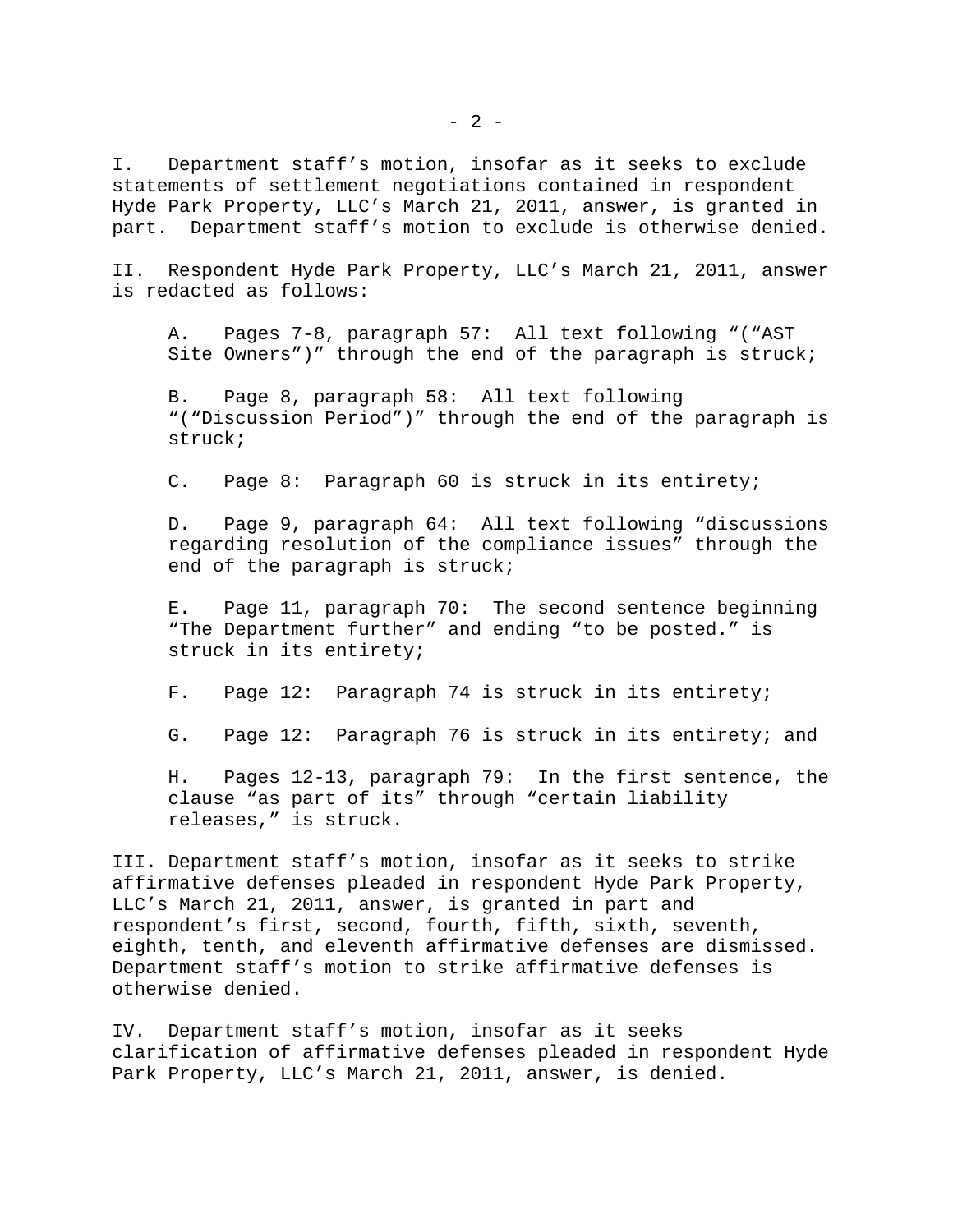V. Department staff's motion, insofar as it seeks to exclude statements of settlement negotiations contained in the March 21, 2011, answer jointly filed by respondents Bottini Station Holdings, LLC, Mark Bottini, and Brian Bottini (Bottini respondents) is granted in part. Department staff's motion to exclude is otherwise denied.

VI. The Bottini respondents' March 21, 2011, answer is redacted as follows:

A. Pages 7-8, paragraph 57: All text following "("AST Site Owners")" through the end of the paragraph is struck;

B. Page 8, paragraph 58: All text following "("Discussion Period")" through the end of the paragraph is struck;

C. Page 8: Paragraph 60 is struck in its entirety;

D. Page 9, paragraph 64: All text following "discussions regarding resolution of the compliance issues" through the end of the paragraph is struck;

E. Page 11, paragraph 70: The second sentence beginning "The Department further" and ending "to be posted." is struck in its entirety;

F. Page 12: Paragraph 74 is struck in its entirety;

G. Page 12: Paragraph 76 is struck in its entirety; and

H. Page 13, paragraph 79: In the first sentence, the clause "as part of its" through "certain liability releases," is struck.

VII. Department staff's motion, insofar as it seeks to strike affirmative defenses pleaded in the Bottini respondents' joint answer dated March 21, 2011, is granted in part and respondents' first, second, fourth, fifth, sixth, seventh, eighth, tenth, and eleventh affirmative defenses are dismissed. Department staff's motion to strike affirmative defenses is otherwise denied.